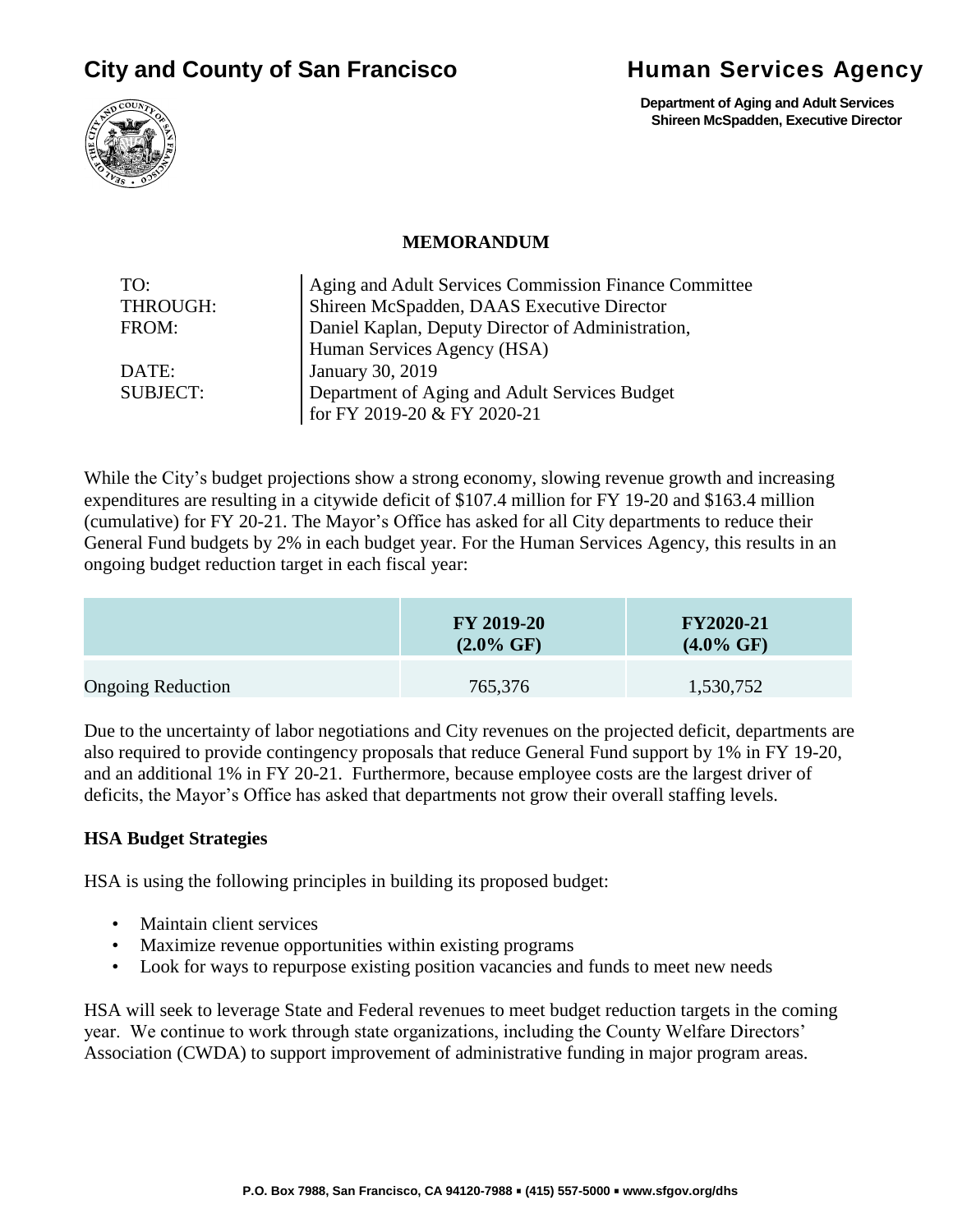# **DAAS Program Highlights and Initiatives:**

#### **Direct Services Division**

#### **In-Home Supportive Services (IHSS)**

Changes to the IHSS Maintenance of Effort (MOE) that took effect in FY 17-18 continue to impact the cost of the IHSS program for the City. Under the revised MOE, the City's share of costs can increase due to (1) wage increases for IHSS providers, (2) increased hourly costs for services provided through the IHSS contract with HomeBridge, and (3) increases in administrative expenditures. In FY 18-19, the City's MOE payment will increase as a result of the increase in the City's minimum wage to \$15 per hour, as well as increases in the hourly rate paid for contract mode services provided by Homebridge.

In addition to the increase in the minimum wage, the Board of Supervisors passed a Minimum Compensation Ordinance (MCO) in October 2018 that sets wages for IHSS workers at above the City's minimum wage. Wages for IHSS workers will increase to \$16.00 per hour on February 1, 2019, \$16.50 on July 1, 2019, \$17.50 on July 1, 2020, \$18.00 on July 1, 2021, and \$18.75 on July 1, 2022, followed by cost of living increases in line with the Consumer Price Index. HSA estimates that these increases will add \$6.2 million to the IHSS MOE in FY 18-19, and additional \$7.3 million in FY 19-20. The cost of these increases will grow over time with the mandated rate of inflation, and further increases in the subsequent years will add more costs. The Mayor's Budget Office has included over \$100 million in cost growth attributed to the MCO in their five-year budget projections.

The Governor's proposed budget for FY 19-20, which was released this month, includes changes to the structure of the IHSS MOE that will reduce counties' share of the IHSS costs if enacted. These changes include a reduction in the mandated inflation rate from 7% to 4% beginning in FY 20-21 as well as an overall reduction of the base amount effective FY19-20. These changes, if enacted, will substantially improve the financial picture for the program.

DAAS strives to provide IHSS recipients with a range of service options in order to meet their diverse needs. Although the majority of IHSS recipients in San Francisco receive care from a friend or family member, many others struggle to hire a provider, or are unable to manage their own care due to dementia or mental illness. In response to these needs, the IHSS program has worked in collaboration with the San Francisco Public Authority and Homebridge to establish the SF IHSS Continuum of Choice and Support (Continuum). The Continuum offers progressive levels of assistance to IHSS recipients to aid them in receiving and thriving in IHSS services.

A notable new service that is an integral part of this Continuum is the Independent Provider Plus Mentorship Program. Operated by San Francisco's Public Authority, this innovative program supports IHSS recipients who are not connected to a provider and who struggle to navigate the administrative pieces of hiring an IP and/or the management of their on-going care. IP Plus uses peer mentors to educate and assist IHSS recipients in interviewing, hiring, care planning and timesheet processing. Mentorship engagement is generally six weeks and assumes that after coaching the recipient will be able to manage their on-going care independently.

Homebridge operates San Francisco's Contract Mode IHSS and is a critical service on the Continuum, designed for IHSS recipients who are unable to hire and supervise their own IPs due to mental health issues or cognitive impairment. In order to address the severe recruitment and retention of an adequately sized provider workforce at Homebridge, DAAS funded a tiered wage structure, called STEPS (Skills-Training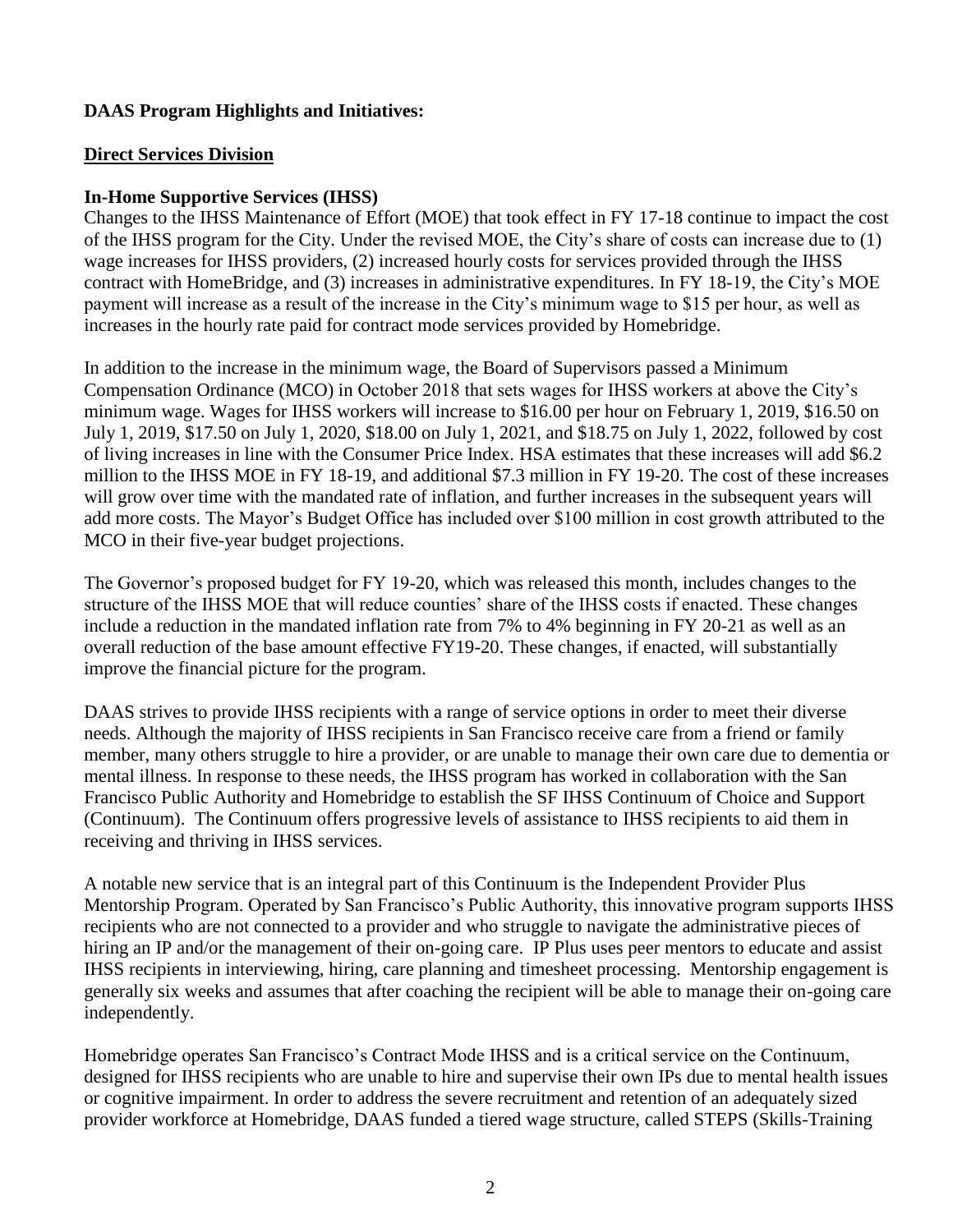and Employment Pathways), bringing the provider wage \$2-\$3 above the minimum wage. STEPS was launched in February of 2018, and early results show a decline in provider turnover and an increase in employee satisfaction. A comprehensive evaluation of the STEPS program will be ready for review in FY 19-20. In addition to STEPS, Homebridge made significant changes to its staffing and scheduling model to increase efficiency and recipient and provider support. The combination of these initiatives along with strengthened referral criteria and process have produced promising results.

#### **Adult Protective Services**

In December, CDSS notified San Francisco's APS program that the county's proposal for a Home Safe pilot project was selected through a competitive bid process. Over the next three years, the state will provide the program with \$773,981 to be used towards eviction prevention. San Francisco's Home Safe program consists of a collaboration between the Department of Homelessness and Supportive Housing (HSH), the Community Living Fund, Homebridge and APS. The goal is to provide intensive case management and home care to older people and adults with disabilities that are victims of abuse and/or self-neglect, and are facing eviction. The target population for the pilot will be formerly homeless clients that are living in Supportive Housing sites and who are at risk of eviction due to abuse and/or self-neglect. By removing the threats of eviction and providing critical wraparound services, the collaborative services model intends to effectively prevent approximately 125 vulnerable adults per year from becoming homeless.

Last year, APS successfully launched a High Risk Self-Neglect and Eviction Prevention Unit made up of Licensed Clinical Social Workers with enhanced training to support cases involving high risk self-neglect, hoarding and cluttering conditions, substance abuse, and risk for eviction or loss of housing. The unit has received an average of 28 new cases per month, during the first half of FY1819.

From January through December of 2018, APS received 2,045 reports of suspected financial abuse. In order to provide an effective response to these cases, APS has established a specialized financial abuse team that is working to enhance criminal justice investigations and support prosecutions regarding abuse cases that target vulnerable adults and seniors. The mission of the financial abuse team is to successfully intervene on behalf of clients with complex finances, and who are victims of financial crimes or multiple suspected abusers. The team is composed of 5 APS social workers and 2 supervisors who receive ongoing advanced training on financial abuse from SFPD's Special Victims Unit, the District Attorney's Office, and civil attorneys. The team members work closely with inspectors from SFPD's Special Victims Unit, meeting weekly to collaborate on cases, Since January 2018, the team has received 52 cases, and prevented victims from losing an estimated \$1.1 million to criminals and abusers.

#### **Public Conservator**

The Office of the Public Conservator (PC) is working closely with San Francisco's Mayor's Office and the Department of Public Health to prepare for the possible implementation of a new Housing Conservatorship program. This past June, SB1045 was signed into state law allowing San Francisco, Los Angeles, and San Diego counties to pilot a new conservatorship program over the next five years, pending local board approval. The Housing Conservatorship program aims to help people who are unable to care for themselves due to a combination of serious mental illness and substance use disorder. Individuals that are served through this new program will receive wraparound supportive services. Additionally, the Housing Conservatorship program will ultimately provide a connection to permanent supportive housing in San Francisco.

The Office of the Public Conservator continues to work to expand its existing Community Independence Participation Project (CIPP), which provides public conservatorship support for persons who voluntarily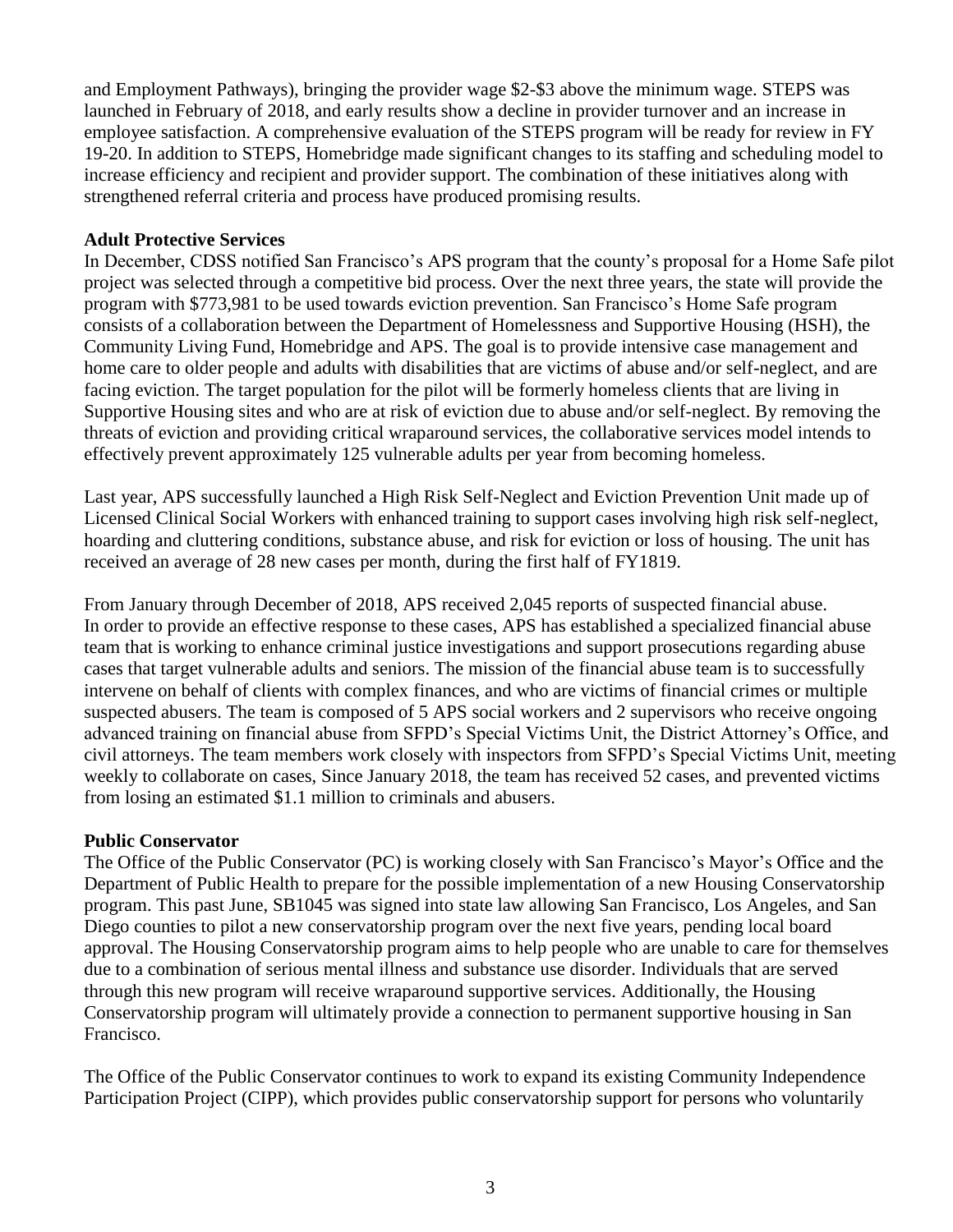consent to participate in a collaborative court model and can safely reside in the community. In total, the CIPP has served 52 clients since inception in 2011; 8 clients are currently active in the program.

Legal representation for the Office of the Public Conservator was moved from the District Attorney's Office to the City Attorney's Office as of January 1, 2019. This change was initiated by a local city ordinance that was sponsored by Mayor Breed when she was President of the Board of Supervisors. The District Attorney's Office will continue to manage a very small percentage of conservatorship cases that involve serious criminal justice charges. This transition has been completed in a smooth and collaborative manner with no disruption to services.

#### **Public Guardian**

Over the next year, the Office of the Public Guardian will be collaborating with UC Hastings' Medical-Legal Partnership to carry out a series of educational seminars related to conservatorship. Through a partnership with UCSF's Optimizing Aging Collaborative, DAAS identified that medical providers lack accurate information about the role of probate conservatorships and referral pathways. Through targeted training to medical professionals and their partners, the Office of the Public Guardian intends to improve collaboration with San Francisco's network of hospitals and clinics, as well as increase appropriate referrals to the office.

#### **Community Services Division**

# **Dignity Fund**

The current fiscal year—FY 18-19—is the second year under the Dignity Fund charter amendment. This year, DAAS received \$3 million in new funding for services that support older adults and people with disabilities to live in the community. Working with the Dignity Fund Oversight and Advisory Committee, DAAS developed an allocation plan to expand existing services and issued five Requests for Proposals for new programming. The new programs include Intergenerational Programming (\$300k), Peer Ambassadors (\$100k), Volunteer Visitor Program (\$100k), Workforce Support (\$225k), and consultant support to complete an Evaluation of Case Management Systems and Needs (\$150k). The allocation plan also included some budget modifications to expand existing services, including Home-Delivered Meals—specifically to Adults with Disabilities—Mitigating Social Isolation, Caregiver Respite, and training for communitypartner staff in working with clients with complex needs.

The comprehensive Dignity Fund Community Needs Assessment (DFCNA) identified in the legislation was completed in the previous fiscal year. The Service and Allocation Plan (SAP) is being developed in the current fiscal year for the initial four-year funding cycle, as outlined in the legislation. The DFCNA is used to inform service allocation for the four-year period beginning with FY 19-20. The FY 19-20 budget will include an additional \$3 million in new Dignity Fund appropriation.

#### **Office on Aging (OOA)**

In FY 18-19, OOA received \$2.8 million in enhancements and addbacks from the Mayor and Board of Supervisors. The largest beneficiary of this funding was Nutrition programs, with the biggest funding allocations focused on supporting and expanding Home-Delivered Grocery (\$683k) and Home-Delivered Meal (\$400k) programs. Funding will also support a new collaboration between Office on the Aging, community-based organizations, and HSA's JobsNow! program to increase employment opportunities for older adults and adults with disabilities (\$350k). OOA is currently preparing to put out Requests for Proposals for Legal Services for Older Adults, Ombudsman services, and Suicide Prevention and Emotional Support services in the current year for contracts starting in FY 19-20.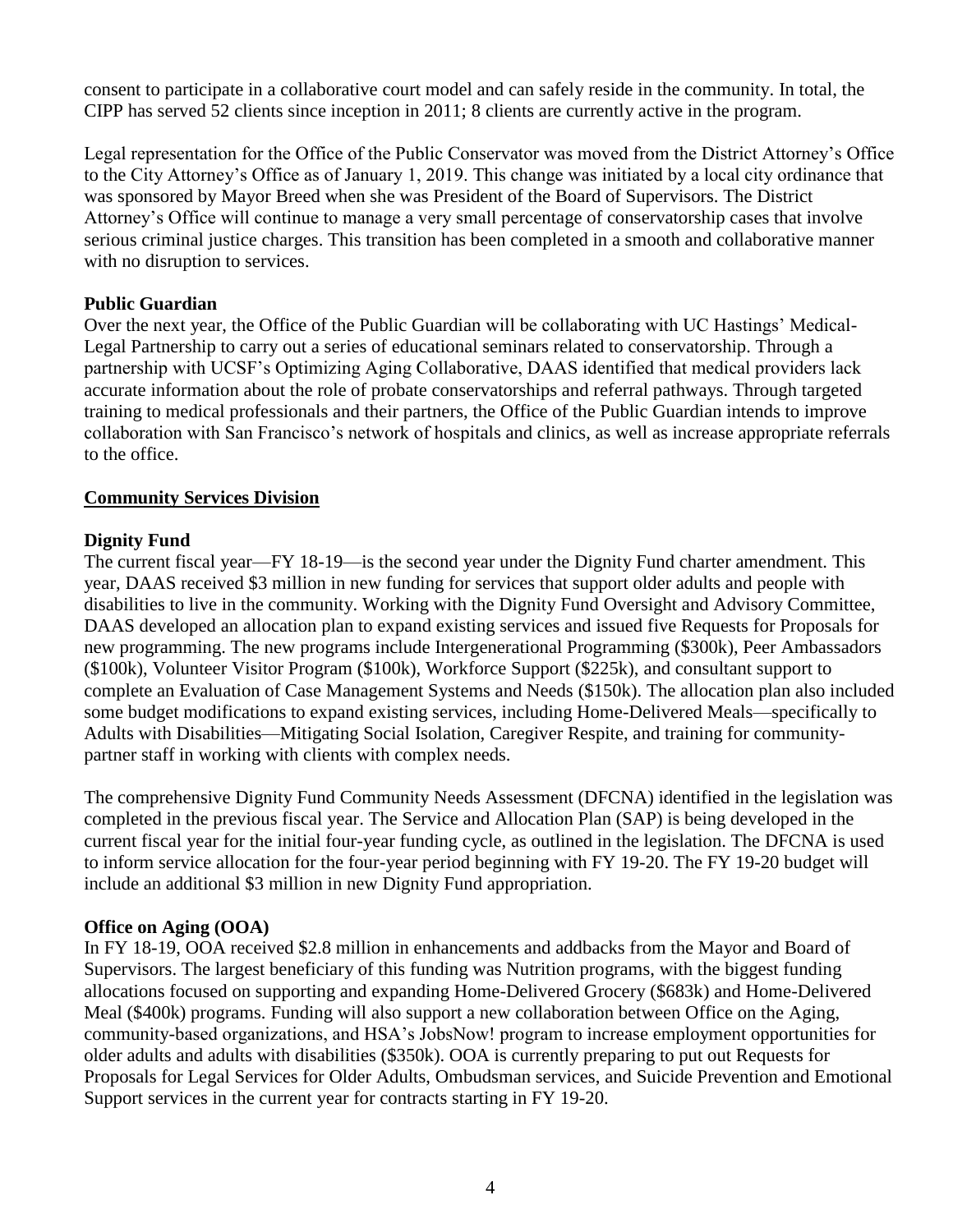In FY 17-18, Office on the Aging-funded programs provided services to over 35,000 unduplicated consumers. OOA Nutrition programs provided over 2.2 million home-delivered meals and almost 1 million congregate meals. In FY 18-19, OOA projects to meet or exceed prior year service levels.

#### **County Veterans Service Office**

The County Veterans Service Office (CVSO) assists veterans and their dependents to obtain U. S. Department of Veterans Affairs' benefits and entitlements. CVSO represents veterans, their dependents and survivors during the benefits claims process. In FY 17-18, CVSO served about 3,000 unduplicated individuals. During that year, CVSO veterans were awarded \$1.8 million in retroactive benefits and approved for ongoing benefits totaling \$188,000 per month (average monthly benefit: \$515).

# **Long-Term Care Operations**

In FY 18-19, Long-Term Care Operations (LTCO) continued to support a portfolio of long-term care programs and initiatives that assist with transitions from institutional care and support to home- and community-based services to help individuals age in place. The Community Living Fund (CLF) program, administered by Institute on Aging (IOA), continues to positively impact institution-to-community transitions for 92% of clients, with one or fewer unplanned acute hospital admissions within the last sixmonth reporting period (January—June 2018). The CLF program provides intensive case management and tangible goods and services to provide wrap-around services for vulnerable clients.

Support at Home (S@H) is a home-care voucher pilot program, which subsidizes home-care costs for older adults and adults with disabilities who have both financial and functional needs for home care, but are unable to fully afford private-pay home care and are ineligible for other subsidized home-care programs (e.g., In-Home Supportive Services, the Community Living Fund). The University of California-San Francisco's Institute of Health Policy Studies is conducting the S@H program evaluation, including program impact, outcomes, and cost-benefit analyses for both the study group and a comparison group. Additionally, the Year One Report for the S@H program shows some preliminary trends in the reduction of client stress, falls, emergency-room visits, and hospitalizations.

#### **Age- and Disability-Friendly San Francisco Task Force**

Beginning in 2017, the Age- and Disability-Friendly Task Force (ADFSF) met for one year to assess local assets and gaps that impact the ability of older adults and people with disabilities and, based on those results, developed an Action Plan which included tangible recommendations that would improve the accessibility and inclusivity for older adults and people with disabilities in San Francisco. The 24 recommendations range from policy, programmatic, and infrastructure initiatives to training, advocacy, and outreach efforts, and are organized by eight domains, specifically: transportation, communication, information and technology; housing; community and health services; engagement and inclusion; resiliency and emergency preparedness; employment and economic security; and outdoor spaces and public buildings.

A new team, the ADFSF Workgroup, was convened in January 2018 as the oversight body tasked with guiding the implementation of the Action Plan over the next three years (2018-2020). Co-chaired by the Director of the Mayor's Office on Disability and the Executive Director of the IHSS Public Authority, and staffed by DAAS, the ADFSF Workgroup consists of consumers and representatives from City departments, community-based organizations, academia, and business. During 2018, 12 of 24 recommendations were initiated and/or completed, each with a variety of partners and stakeholders reflective of specific project goals and deliverables.